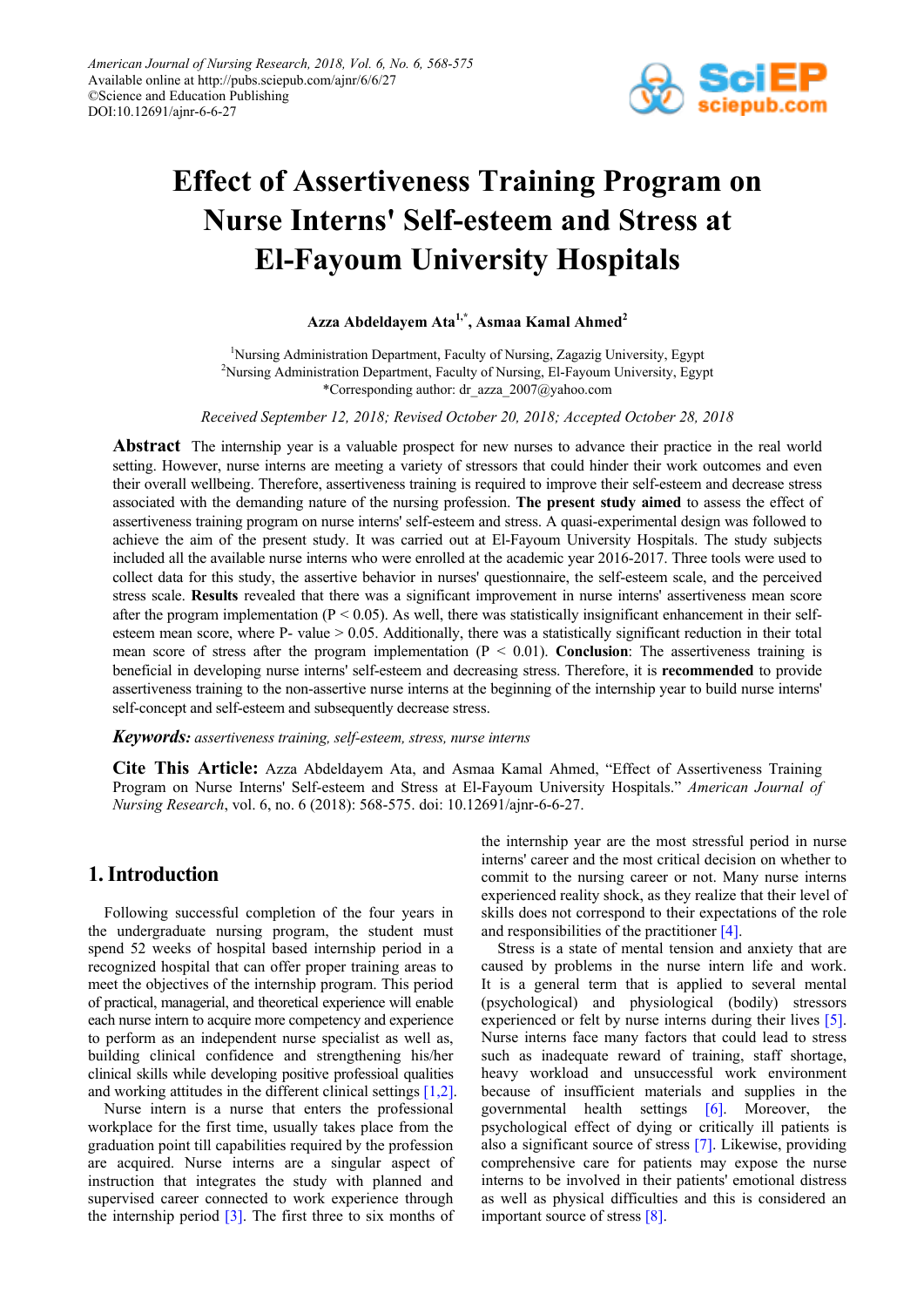Subsequently, nurse interns suffer from a high level of stress from the new environment and responsibilities that may be a contributor for high turnover and low selfesteem that could in turn affect negatively on the patient care [\[9\].](#page-7-7) Therefore, nurse educators or preceptors should learn the nurse interns how to deal with stress in a healthy positive manner through using assertiveness skills that can help to deal with stress that contribute in the achievement of the objectives of the internship progra[m \[5\].](#page-7-3)

Self-esteem is recognized as a predictor of stress adjustment. Self-esteem is accurately defined as "how much value people place on themselves and it is the evaluative component of self-knowledge". Nurse interns in health care field especially hospitals need to be people with high level of self-esteem and assertiveness to be able to communicate comfortably and use their professional knowledge and skills more effectively as well as, reduce the rate of stress experience  $[10]$ . High level of selfesteem is considered important both in managing the demands placed on nurse interns during the hospital training and in developing a strong and therapeutic relationship with patients. Similarly, it influences how interns think, feel, motivate, and act that undoubtedly affects the care patients receiv[e \[11\].](#page-7-9) 

However, nurse interns, who have low self-esteem suffer from negative thoughts and fail to deal with stress, they fear from criticism and take compliments negatively and are anxious to take up responsibilities, and afraid of developing their own opinions that could in turn affect the patient care level and quality in a negative direction. Assertiveness training is the best technique to deal with those situations, both in and out of work, where they feel lack of self-esteem. It is a way of unhooking oneself from the learned behaviors in the past and reprograming him to be more assertive [\[5\].](#page-7-3)

Assertive training program can be defined as a systemic approach to more assertive self-expression, based on a balance between achieving nurse interns' goals and respecting the other individuals' needs. As well, it is a psychological intervention that helps participants learn to integrate assertive behavioral skills into their everyday lives [\[12\].](#page-7-10) Nurse interns need the skills of assertiveness in every place; these skills enhance self-esteem level and decrease stress. Likewise, assertive communication skills create an opportunity for open discussion with a variety of views, needs and choices to be respectfully heard and considered to achieve a win-win result to definite problems. It can strength personal relationship, decreasing stress from conflict and providing social support when fronting difficult times [\[13\].](#page-7-11)

### **1.1. Significance of the Study**

Nursing internship is a planned supervised experience in a hospital whereby nurse interns gain practical work experience; it is a supervised didactic work experience from one specialty area to another. This internship year is considered the most important transition phase for the nurse interns, in which the world around them changes in a significant manner and many of them experienced reality shock, as they become more aware that their skill levels are not on line with their expectations of the role and responsibilities of practitioner. So, it is very important to

cope this change in a positive and an effective manner. Assertiveness training is the skill that could help them to standup for their rights, improve their self-esteem and deal effectively with stress. Accordingly, it is significantly important to implement assertiveness training program for nurse interns hoping to reflect on increasing self-esteem and decreasing stress of them.

# **1.2. Aim**

The current study aimed to assess the effect of assertiveness training program on nurse interns' selfesteem and stress at El-Fayoum University Hospitals.

### **1.3. Hypotheses**

- Nurse interns' assertiveness mean score will be increased after the implementation of the assertiveness training program.
- Nurse interns' self-esteem mean score will be increased after the implementation of the assertiveness training program.
- Nurse interns' stress mean score will be decreased after the implementation of the assertiveness training program.

# **2. Methodology**

### **2.1. Design**

A quasi-experimental design was used to achieve the aim of this study.

### **2.2. Setting**

This study was conducted in the different clinical areas of El-Fayoum University Hospitals, where the nurse interns practiced the training in the academic year 2017–2018, which included intensive care, cardio-thoracic care, pediatric intensive care, operating room, and dialysis areas. El-Fayoum University Hospitals included two buildings namely; surgical and medical university hospitals and they included 300 beds.

### **2.3. Subjects**

The sample of the study included all nurse interns who succeeded in the  $4<sup>th</sup>$  academic year 2016 – 2017 and are practicing their internship year (2017 – 2018) at El-Fayoum University Hospitals ( $n = 80$ ). The total number of nurse interns in the academic year 2017 – 2018, was 120 nurse interns from which 40 nurse interns were spending their internship year in private hospitals and the remaining number of nurse interns was 80 were practicing their internship year at El-Fayoum University Hospitals.

### **2.4. Instruments**

Three tools were used to collect data for this study. **Tool 1: Assertive behavior in nurses' questionnaire:** 

It was developed by Begley and Glacken [\[14\]](#page-7-12) to assess the assertive behavior among nurse interns. This tool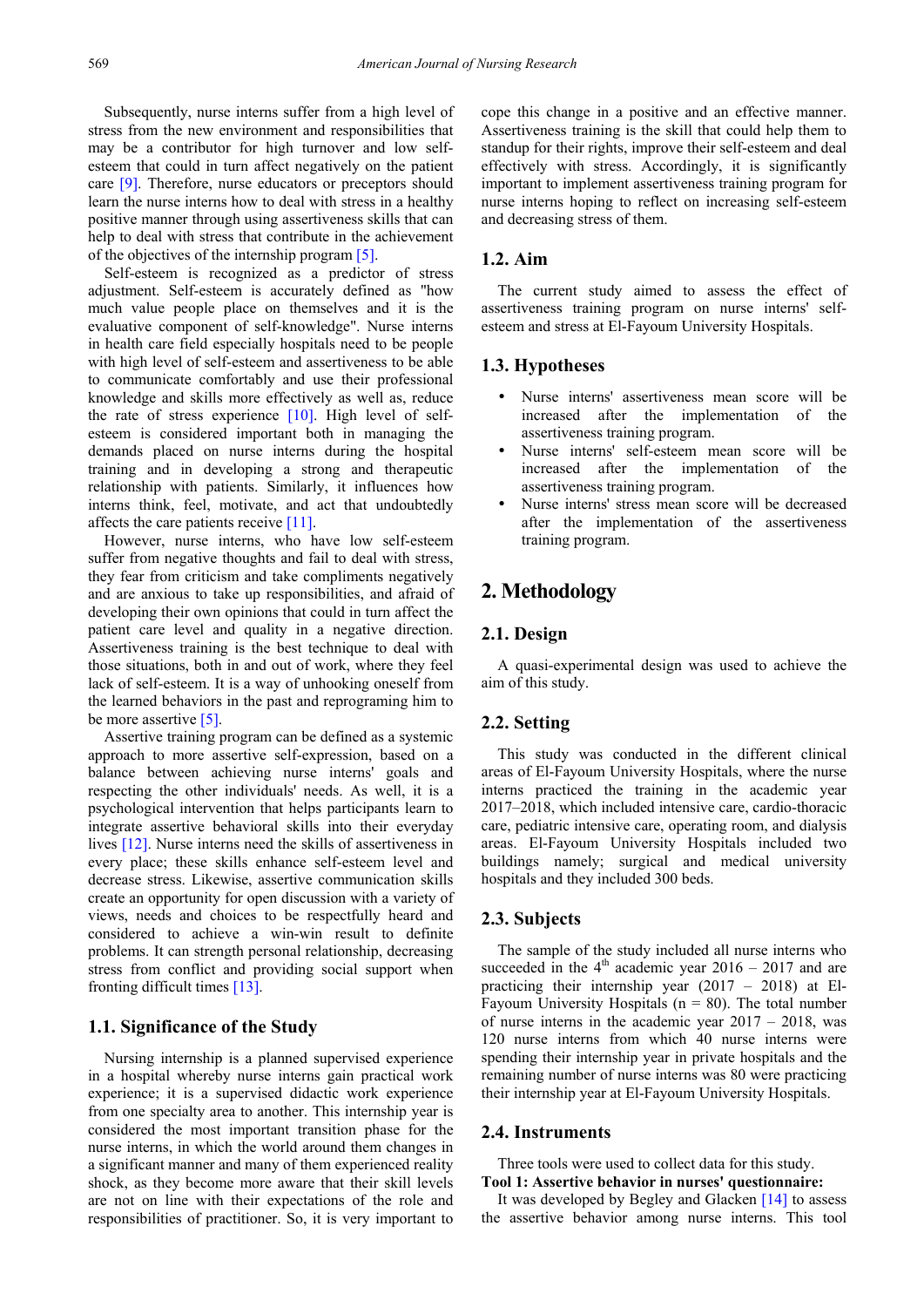included two parts: The first part: Personal characteristics of nurse interns; this part was used to collect data about: Age, gender, marital status, and working during the internship year. The second part: Assertive behavior; this part included 28 items grouped under three domains, these were: The ability to deal with criticism (2 items), confronting others (13 items) and spontaneous expression of feelings (13 items). The responses of nurse interns to the items were measured on four-point Likert scale ranging from always  $(4)$  to never  $(1)$ ; while negative items had been scored reversely. For each domain; the scores of items were summed-up and the total divided by the number of the items, giving a mean score for the domain. The reliability of the tool was measured through estimating its internal consistency using the Cronbach alpha coefficient, and it was 0.87.

## **Tool 2: Self-esteem scale:**

It was developed by Osman et al. [\[15\]](#page-7-13) based on Rosenberg [\[16\]](#page-7-14) and Sorensen [\[17\]](#page-7-15) to measure nurse interns' self-evaluation and self-acceptance. This scale included 20 items subdivided into three domains: Positive personal self (7 items), negative personal self (6 items) and social self (7 items). The responses of nurse interns to self-esteem items were measured on four-point Likert scale ranged from strongly agree (4) to strongly disagree (1); while negative items had been scored reversely. For each domain of self-esteem items, the scores of the items were summed-up and the total divided by the number of the items, giving a mean score for the domain. The reliability of the tool was measured through estimating its internal consistency using the Cronbach alpha coefficient, and it was 0.92.

### **Tool 3: Perceived Stress Scale (PSS):**

Developed by Sheu et al.  $[18]$ , it was used to examine nurse interns' stress level and type of stressors. It consisted of 28 items grouped into six factors related to the sources of stress. These were: Stress from taking care of patient (7 items), stress from instructors and nursing staff (6 items), stress from assignments and workload (5 items), stress from peers and daily life (4 items), stress from lack of professional knowledge and skills (3 items), and stress from the clinical environment (3 items). The nurse interns' responses to stress items were measured on five-point Likert scale ranged from always (1) to never (5). For each factor of stress items, the scores of items were summed-up and the total divided by the number of the items, giving a mean score for the factor. The reliability of the tool was measured through estimating its internal consistency using the Cronbach alpha coefficient, and it was 0.90.

## **2.5. Field Work**

### **2.5.1. Preparatory Phase**

It began with reviewing the theoretical and empirical literature of national and international resources concerning the topic of the study using textbooks, articles, magazines, researches, and internet search in order to get a clear picture of all aspects related to the study. The pretest forms were distributed to the nurse interns to assess the baseline assertiveness, self-esteem and stress. Based on the results of pre-test, the nurse interns learning needs were identified. Accordingly, the objectives of the program were stated and the content was designed.

#### **2.5.2. Implementation Phase**

The training program designed for this study has been implemented through 20 sessions (11 theory & 9 practical). These sessions lasted for 29 hours; 11 hours theory (one hour for each session) and 9 practical sessions with 18 hours (two hours for each session). It was difficult to take the whole number of the nurse interns at the same time; so, they were divided into 4 groups, every group consisted of 20 interns, who were divided into five small groups (4 each). All sessions were repeated to the four main groups until all of them completed the entire 29 hours of instructions.

The program sessions were implemented three days per week. The program consisted of two main parts; the first theoretical part covered knowledge about introduction to the program, definition and importance, types, and components of assertiveness, types and categories of assertiveness responses, communication styles, how to ask for request, conflict management skills, unassertive thoughts and ways used to challenge thoughts, how to handle anger and reduce physical tension, how to say no, how to deal with criticism and disappointment, and how to give and accept compliment.

However, the second part which is a practical part was applied in the form of giving activities and situations for nurse interns about assertiveness skills. A special class was allocated for teaching the program sessions at the Faculty of Nursing, El-Fayoum University. The researchers used various teaching methods to attract interns' attention and motivate them to participate. The teaching strategies included lectures, group discussion, brain storming, and role play. The teaching media included power point, colored posters, and an illustrated booklet which covered theoretical and practical information about assertiveness skills.

#### **2.5.3. Evaluation Phase**

Focused on assessing the effect of the implementation of the training program on nurse interns' self-esteem and stress, the same tools used before program implementation were utilized. The program evaluation was applied two times for the same interns, one before the program and the second occurred immediately after the completion of the training program.

### **2.6. Pilot Study**

Before starting the actual data collection, a pilot study was carried out to confirm understanding, clarity, and applicability of tools, and to estimate the time needed to fill in the questionnaire sheets. The pilot study was carried out on 8 (10 % of the study sample) nurse interns. Minor modifications were done so, the subjects who participated in the pilot study were included in the main study sample.

#### **2.7. Methods of Data Collection**

It was necessary for the researchers to introduce themselves and explain the purpose of the study for nurse interns included in the study. After an explanation of the study aim and tools, the questionnaire sheets were answered by nurse interns at their clinical settings, in El-Fayoum University Hospitals, where they were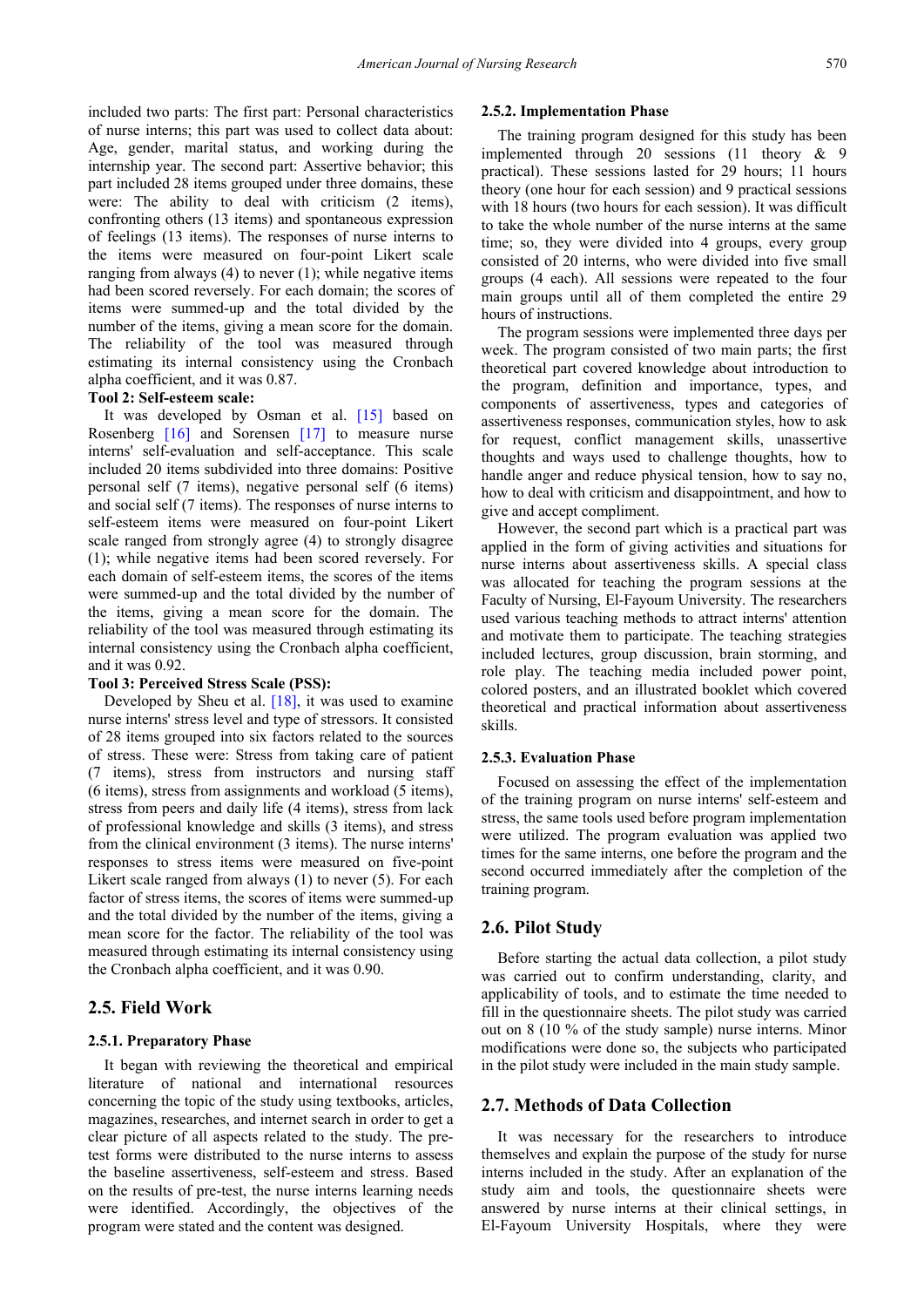receiving their training. The researchers were present all the time for any clarifications.

Data collection was carried out during the period from the beginning of October 2017 to the end of December 2017. The researchers taught the training program in the morning and afternoon shifts three days per week, they began with a theory session and took a rest, then followed by a practical session, about three weeks were needed for the completion of the program sessions for each group of nurse interns, these sessions were repeated for four groups, so 12 weeks were needed for providing all sessions of the training program.

# **2.8. Administrative and Ethical Considerations**

Approval to conduct the study was obtained from the medical and nursing directors of the hospitals and the head nurses of the units designed for interns' training after explaining the aim of the study. The participants were informed that their participation in the study is completely voluntary and the cover letter introducing the study addressed the confidentiality of the participants' information given. Consent was established with the completion of the questionnaires.

# **2.9. Statistical Design**

Data entry and statistical analysis were done using the Statistical Package for Social Science (SPSS), version 17.0. Cleaning of data was done to be sure that there was no missing or abnormal data. Data were presented using descriptive statistics in the form of frequencies and percentages for categorical variables, and means and standard deviations for continuous variables. Independent t-test was used to detect the relation between the variables. Paired t-test was used to compare between mean scores. Pearson correlation analysis was used for assessment of the inter-relationships between total scale scores. P-values which were less than 0.05 and 0.001 were considered as statistically significant and highly significant, respectively.

# **3. Results**

[Table 1:](#page-3-0) Presents the personal characteristics of nurse interns. As shown from the table; 62.5% of studied nurse interns aged less than 24 years, with a mean age of 23.48  $\pm$  0.73 years. Additionally, the highest percentages of them were female, married, and were not working during the internship year  $(98.7\%, 71.2\%, \& 86.2\%$  respectively).

[Table 2:](#page-3-1) Shows the nurse interns' assertiveness domains' mean scores throughout the program phases. It is clear from the table that, there were statistically significant improvements in all domains as well as in the total mean score of assertiveness among nurse interns before and immediately after the program implementation ( $P < 0.05$ ), except the improvement of confronting others' domain was statistically insignificant, where  $P > 0.05$ .

[Table 3:](#page-3-2) Displays the nurse interns' self-esteem domains' mean scores throughout the program phases. As revealed from the table, there were slight enhancements in all domains as well as in the total mean score of selfesteem among nurse interns before and immediately after the program implementation with statistically insignificant enhancements, where  $p$ -value  $> 0.05$ .

**Table 1. Personal Characteristics of Nurse Interns (n= 80)**

<span id="page-3-0"></span>

| <b>Personal characteristics</b>     | No               | $\frac{0}{0}$ |
|-------------------------------------|------------------|---------------|
| Age in year:                        |                  |               |
| $\bullet$ < 24                      | 50               | 62.5          |
| $\bullet$ > 24                      | 30               | 37.5          |
| $Mean \pm SD$                       | $23.48 \pm 0.73$ |               |
| Gender:                             |                  |               |
| • Male                              | 1                | 1.3           |
| • Female                            | 79               | 98.7          |
| <b>Marital status:</b>              |                  |               |
| $\bullet$ Single                    | 23               | 28.8          |
| • Married                           | 57               | 71.2          |
| Working during the internship year: |                  |               |
| $\bullet$ Yes                       | 11               | 13.8          |
| $\cdot$ No                          | 69               | 86.2          |

| Table 2. Nurse Interns' Assertiveness Domains' Mean Scores Throughout the Program Phases (n=80). |  |  |  |  |  |  |  |  |
|--------------------------------------------------------------------------------------------------|--|--|--|--|--|--|--|--|
|--------------------------------------------------------------------------------------------------|--|--|--|--|--|--|--|--|

<span id="page-3-1"></span>

|                                      | Mean score of the nurse interns |                        |                 |           |
|--------------------------------------|---------------------------------|------------------------|-----------------|-----------|
| <b>Assertiveness domains</b>         | Before program $(n=80)$         | After program $(n=80)$ | Paired t - test | P-value   |
|                                      | $Mean \pm SD$                   | $Mean \pm SD$          |                 |           |
| • Ability to deal with criticism     | $5.70 \pm 0.906$                | $5.99 \pm 1.119$       | $-2.017$        | $0.047*$  |
| • Confronting others                 | $37.66 \pm 3.118$               | $37.21 \pm 3.993$      | 0.866           | 0.389     |
| • Spontaneous expression of feelings | $31.45\pm4.401$                 | $33.98\pm4.904$        | $-4.079$        | $0.000**$ |
| <b>Total assertiveness score</b>     | $74.81 \pm 6.311$               | $77.18 \pm 8.272$      | $-2.400$        | $0.019*$  |

Paired t-test: Compare mean scores pre-program and immediately post. \*Statistically significant at  $P < 0.05$  \*\* Highly statistically significant at  $P < 0.001$ .

#### **Table 3. Nurse Interns' Self-Esteem Domains' Mean Scores Throughout the Program Phases (n=80).**

<span id="page-3-2"></span>

|                         | Mean score of the nurse interns |                        |                 |         |
|-------------------------|---------------------------------|------------------------|-----------------|---------|
| Self-esteem domains     | Before program $(n=80)$         | After program $(n=80)$ | Paired t - test | P-value |
|                         | Mean $\pm$ SD                   | Mean $\pm$ SD          |                 |         |
| • Positive personality  | $21.21 \pm 2.453$               | $21.68 \pm 2.750$      | $-1.211$        | 0.230   |
| • Negative personality  | $18.14 \pm 2.782$               | $18.79 \pm 3.149$      | $-1.384$        | 0.170   |
| • Social personality    | $18.23 \pm 2.256$               | $18.36 \pm 2.296$      | $-0.438$        | 0.663   |
| Total self-esteem score | $57.58 \pm 5.372$               | $58.83 \pm 5.555$      | $-1.503$        | 0.137   |

Statistically significant at P < 0.05.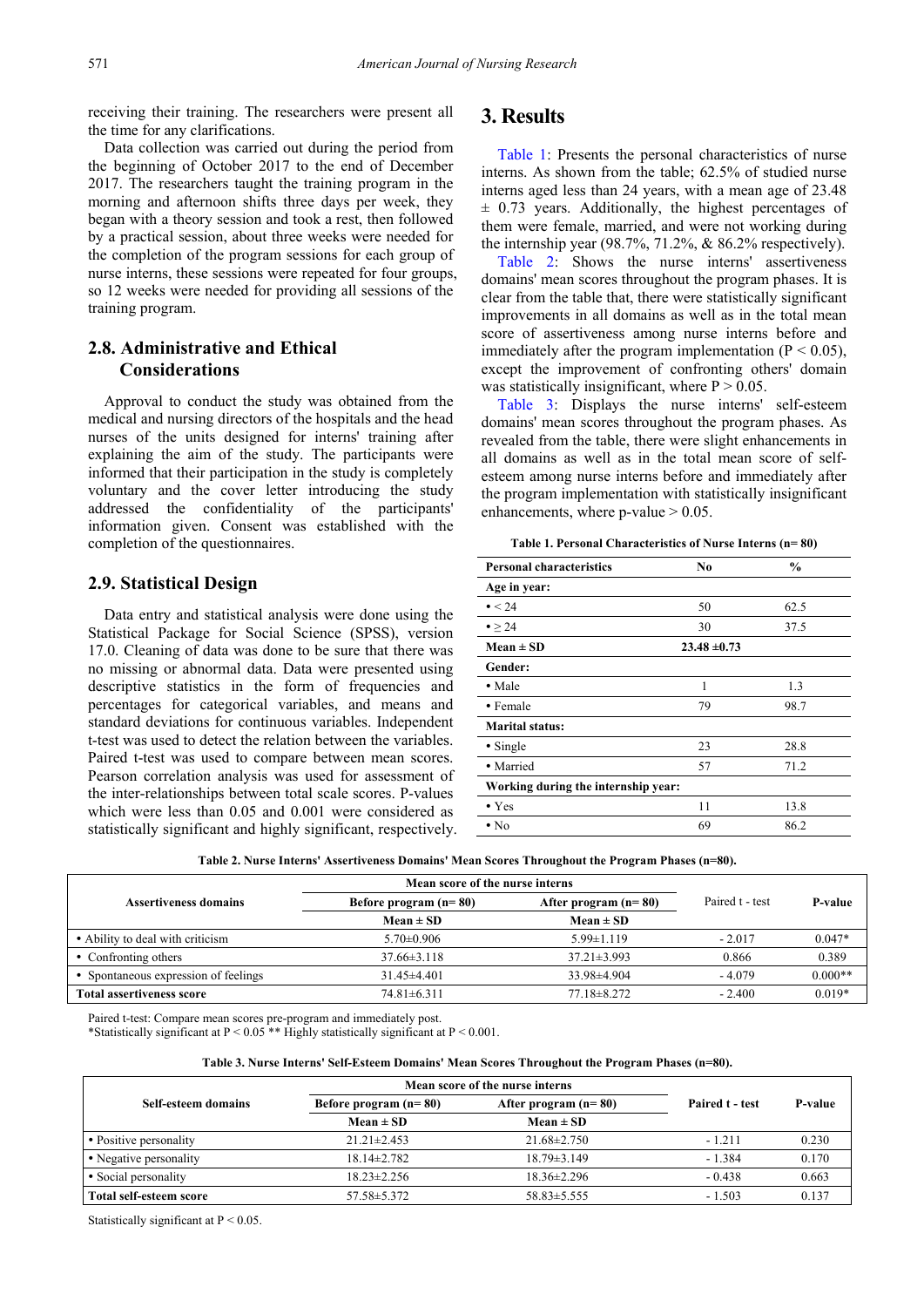<span id="page-4-0"></span>

|                                                         | Mean score of the nurse interns |                        |                 |           |  |
|---------------------------------------------------------|---------------------------------|------------------------|-----------------|-----------|--|
| <b>Stress domains</b>                                   | Before program $(n=80)$         | After program $(n=80)$ | Paired t - test | P-value   |  |
|                                                         | $Mean \pm SD$                   | $Mean \pm SD$          |                 |           |  |
| • Stress from taking care of patients                   | $18.81 \pm 4.604$               | 17.48 ± 5.445          | 1.752           | 0.084     |  |
| • Stress from assignments and workload                  | $16.24 \pm 3.395$               | 13.88±4.033            | 4.122           | $0.000**$ |  |
| • Stress from lack of professional knowledge and skills | $7.53 \pm 2.306$                | $6.84 \pm 2.631$       | 1.986           | 0.050     |  |
| • Stress from the clinical environment                  | $10.31 \pm 2.519$               | $9.21 \pm 2.519$       | 2.983           | $0.004**$ |  |
| • Stress from peers and daily life                      | 12.49±2.951                     | $11.30 \pm 2.931$      | 3.175           | $0.002**$ |  |
| • Stress from instructors and nursing staff             | $18.36\pm4.640$                 | $15.81 \pm 4.401$      | 4.106           | $0.000**$ |  |
| <b>Total stress score</b>                               | $83.74 \pm 13.703$              | $74.51 \pm 16.635$     | 4.111           | $0.000**$ |  |

**Table 4. Nurse Interns' Stress Domains' Mean Scores Throughout the Program Phases (n=80).**

\*\* Highly statistically significant at P < 0.001.

**Table 5. Correlations between Total Scores of Nurses Interns' Assertiveness, Self-Esteem and Stress Throughout the Program Phases (n=80)**

<span id="page-4-1"></span>

|                  |           | Before the program $(n=80)$ |          |             | After the program $(n=80)$ |                |             |         |  |  |  |  |
|------------------|-----------|-----------------------------|----------|-------------|----------------------------|----------------|-------------|---------|--|--|--|--|
| <b>Variables</b> |           | <b>Assertiveness</b>        |          | Self esteem | <b>Assertiveness</b>       |                | Self esteem |         |  |  |  |  |
|                  |           | P-value                     |          | P-value     |                            | <b>P-value</b> |             | P-value |  |  |  |  |
| Self-esteem      | $0.281*$  | 0.012                       |          |             | $0.489**$                  | 0.000          |             |         |  |  |  |  |
| <b>Stress</b>    | $-0.270*$ | 0.015                       | $-0.152$ | 0.179       | 0.000<br>$-0.490**$        |                | $-0.309**$  | 0.005   |  |  |  |  |
|                  |           |                             |          |             |                            |                |             |         |  |  |  |  |

\*Statistically significant at P < 0.05, \*\* Highly statistically significant at P < 0.001.

**Table 6. Relation between Personal Characteristics of The Nurse Interns and their Assertiveness, Self-esteem, and Stress (n=80).**

<span id="page-4-2"></span>

|                                     | Before the program implementation |               |                |                |               |               |               |                | After the program implementation |               |               |             |               |               |                |                |       |           |
|-------------------------------------|-----------------------------------|---------------|----------------|----------------|---------------|---------------|---------------|----------------|----------------------------------|---------------|---------------|-------------|---------------|---------------|----------------|----------------|-------|-----------|
| <b>Variables</b>                    | Assertiveness                     |               |                | Self esteem    |               |               | <b>Stress</b> |                | Assertiveness                    |               |               | Self esteem |               |               |                | <b>Stress</b>  |       |           |
|                                     | Mean                              | $\pm$         | <b>SD</b>      | Mean           | $\pm$         | SD.           | Mean          | $\pm$          | SD.                              | Mean          | $\pm$         | <b>SD</b>   | Mean          | $\pm$         | <b>SD</b>      | Mean           | $\pm$ | <b>SD</b> |
| Age in years                        |                                   |               |                |                |               |               |               |                |                                  |               |               |             |               |               |                |                |       |           |
| $\bullet$ < 24 years                | 75.22                             | $\pm$         | 6.46           | 58.38          | $\pm$         | 5.05          | 81.38         | $\pm$          | 14.54                            | 76.74         | $\pm$         | 8.99        | 58.76         | $\pm$         | 5.51           | 73.62          | $\pm$ | 17.72     |
| $\bullet \geq 24$ years             | 74.13                             | $\pm$         | 6.10           | 56.23          | $\pm$         | 5.70          | 87.67         | $\pm$          | 11.33                            | 77.90         | $_{\pm}$      | 6.99        | 58.93         | $\pm$         | 5.71           | 76.00          | $\pm$ | 14.80     |
| Independent t-test---P-value        | $-0.74 - 0.45$                    |               | $-1.75 - 0.08$ |                | $1.96 - 0.07$ |               | $0.60 - 0.54$ |                |                                  |               | $0.13 - 0.89$ |             | $0.61 - 0.53$ |               |                |                |       |           |
| Gender:                             |                                   |               |                |                |               |               |               |                |                                  |               |               |             |               |               |                |                |       |           |
| • Male                              | 83.00                             | $\pm$         | 0.00           | 52.00          | $\pm$         | 0.00          | 87.00         | $\pm$          | 0.00                             | 76.00         | $\pm$         | 0.00        | 61.00         | $\pm$         | 0.00           | 90.00          | $\pm$ | 0.00      |
| • Female                            | 74.71                             | $_{\pm}$      | 6.28           | 57.65          | $\pm$         | 5.36          | 83.70         | $\pm$          | 13.78                            | 77.19         | $_{\pm}$      | 8.32        | 58.80         | $_{\pm}$      | 5.58           | 74.32          | $\pm$ | 16.64     |
| Independent t-test---P-value        |                                   | $1.31 - 0.19$ |                | $-1.04 - 0.29$ |               | $0.23 - 0.81$ |               | $-0.14 - 0.88$ |                                  |               | $0.39 - 0.69$ |             | $0.93 - 0.35$ |               |                |                |       |           |
| Marital status:                     |                                   |               |                |                |               |               |               |                |                                  |               |               |             |               |               |                |                |       |           |
| • Single                            | 76.35                             | $_{\pm}$      | 6.93           | 57.13          | $^{\pm}$      | 5.52          | 82.70         | $\pm$          | 13.46                            | 78.39         | $_{\pm}$      | 9.30        | 58.57         | 士             | 6.17           | 72.96          | $\pm$ | 17.68     |
| • Married                           | 74.19                             | $_{\pm}$      | 5.99           | 57.75          | $\pm$         | 5.35          | 84.16         | $\pm$          | 13.89                            | 76.68         | $_{\pm}$      | 7.85        | 58.93         | $\pm$         | 5.34           | 75.14          | $\pm$ | 16.31     |
| Independent t-test---P-value        |                                   | $1.39 - 0.16$ |                | $-0.46 - 0.64$ |               |               |               |                | $-0.43 - 0.66$                   | $0.83 - 0.40$ |               |             |               |               | $-0.26 - 0.79$ | $-0.52 - 0.59$ |       |           |
| Working during the internship year: |                                   |               |                |                |               |               |               |                |                                  |               |               |             |               |               |                |                |       |           |
| $\bullet$ Yes                       | 77.82                             | $_{\pm}$      | 7.65           | 59.73          | $\pm$         | 4.17          | 80.00         | $\pm$          | 13.05                            | 79.00         | $\pm$         | 6.32        | 60.18         | $_{\pm}$      | 7.15           | 71.45          | $\pm$ | 14.18     |
| $\cdot$ No                          | 74.33                             | $\pm$         | 5.99           | 57.23          | $\pm$         | 5.48          | 84.33         | $\pm$          | 13.80                            | 76.88         | $_{\pm}$      | 8.54        | 58.61         | $_{\pm}$      | 5.28           | 75.00          | $\pm$ | 17.03     |
| Independent t-test---P-value        |                                   | $1.72 - 0.08$ |                | $1.44 - 0.15$  |               |               |               |                | $-0.97 - 0.33$                   | $0.78 - 0.43$ |               |             |               | $0.87 - 0.38$ |                | $-65 - 0.51$   |       |           |

\*Significant at p < 0.05.

[Table 4:](#page-4-0) Clarifies nurse interns' stress domains' mean scores throughout the program phases. As indicated from the table, there were highly statistically significant reductions in all domains and total mean score of stress among nurse interns between before and immediately after the program implementation  $(P < 0.001)$ ; where the reductions in stress from taking care of patients and stress from lack of professional knowledge and skills' domains were statistically insignificant  $(P > 0.05)$ .

[Table 5:](#page-4-1) Reveals correlations between total scores of assertiveness, self-esteem and stress among nurse interns throughout the program phases. As shown from the table before the program implementation there was a statistically significant positive correlation between total scores of nurse interns' assertiveness and self-esteem  $(r=0.281$  at  $p < 0.05$ ), whereas there was a statistically significant negative correlation between total scores of their assertiveness and stress ( $r = -0.270$  at  $p < 0.05$ ). As well, after the program implementation there was a highly statistically significant positive correlation between total scores of nurse interns' assertiveness and self-esteem  $(r = 0.489$  at  $p < 0.001$ , while there were statistically significant negative correlations between the total scores of nurse interns' assertiveness and self-esteem as regards their total score of stress  $(r = -0.490 \& -0.309)$ , respectively at  $p \le 0.001$ ).

[Table 6:](#page-4-2) Displays the relations between personal characteristics of the nurse interns and their assertiveness, self-esteem and stress. The results show that there were no statistically significant relations between nurse interns' personal characteristics as regards their assertiveness, self-esteem and stress scores, where  $p$ -value  $> 0.05$ .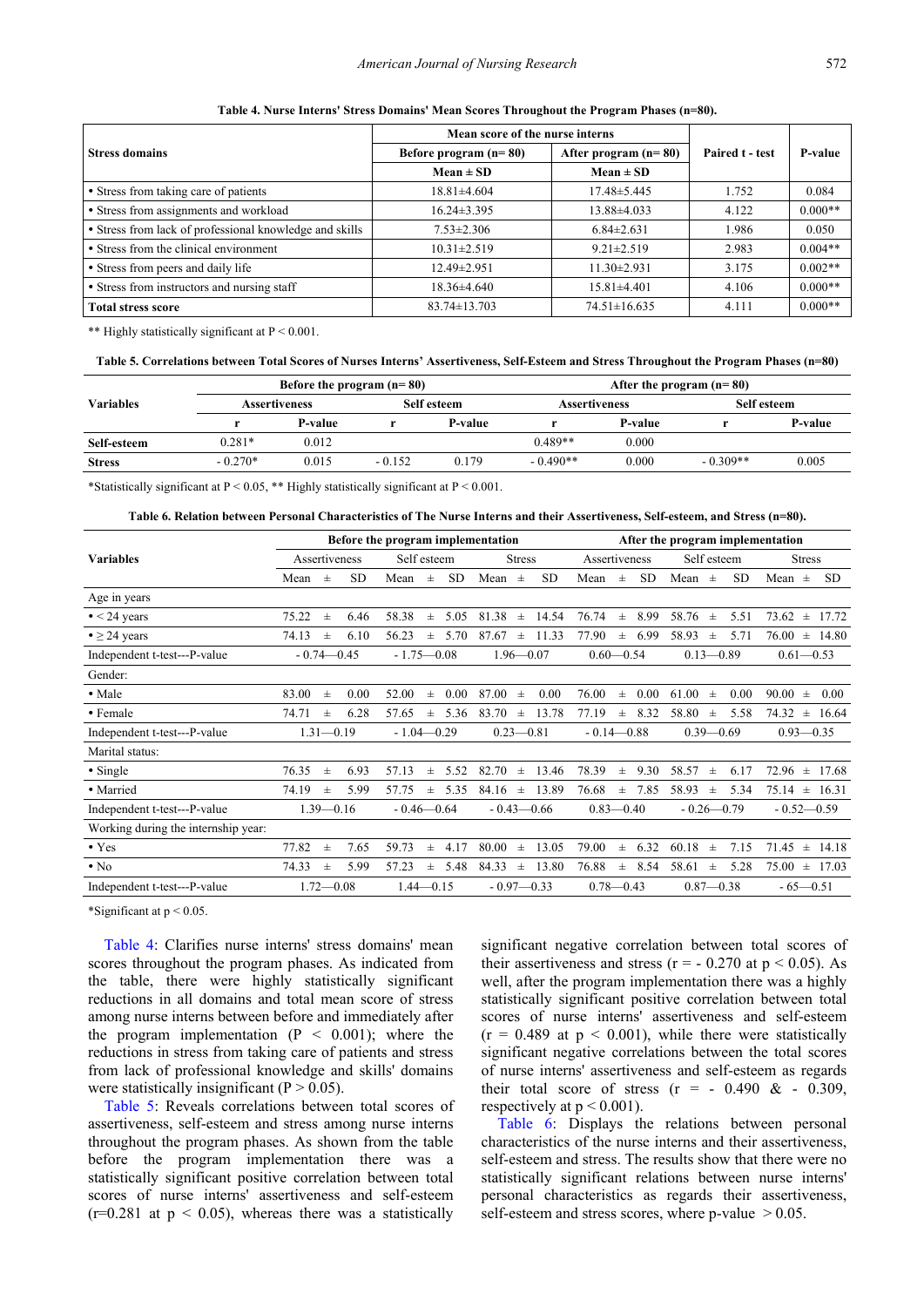# **4. Discussion**

The assertiveness training is based on the assumption that nurse interns do not act assertively because they have not had the opportunity to learn assertive responses in certain situations, both aggression and nonassertive behaviors are learned responses that can be replaced by assertive responses. The training programs of assertiveness also help nurse interns to realize themselves without abusing others' rights. Consequently, it is more appropriate to help nurse interns learn assertive skills through an assertiveness training program to work as practitioners with others. A previous research on assertiveness training has approved that the enhancement of assertiveness skills is linked to increased assertiveness, enhanced self-esteem, and decreased stress [\[11\].](#page-7-9)

Therefore, the aim of the current study was to assess the effect of assertiveness training program on nurse interns' self-esteem and stress at El-Fayoum University Hospitals.

Regarding total mean score of assertiveness among nurse interns; the findings of the present study indicated that there were statistically significant improvements in all domains and the total score of assertiveness among nurse interns between before and immediately after the program implementation except the improvement of confronting others' domain was statistically insignificant. This finding supports the first research hypothesis which stated that nurse interns' assertiveness mean score will be increased after the implementation of the assertiveness training program.

The previous study finding might be due to that completing the assertiveness training program was useful for nurse interns to understand and differentiate the concept of assertive behavior from other behaviors and how to apply it practically. As well, the researchers encouraged the nurse interns to participate in role plays that involved confronting criticism and expressing dissatisfaction, refusing and requesting, and allowing interns to express their internal thoughts and feelings properly; that they were not expressed in the past. This also could be due to that the researchers provided the nurse interns with opportunities to interact and establish relationships with others that could promote the assertive behaviors and identify with others. Another possible reason for increasing assertiveness may be that participation in the program has helped less assertive nurse interns achieve the necessary self-analysis and practice assertive behaviors in real and natural communication with others and use them correctly.

These results go in the same line with those of a previous study conducted in Egypt by Abed et al. [\[11\]](#page-7-9) to assess the effect of assertiveness training program on improving self-esteem, and found that assertiveness mean scores of participants increased immediately after program implementation. Likewise, Mohamed et al. [\[19\],](#page-7-17) who conducted a study to determine the effect of assertiveness training program on communication skills and self-esteem in Egypt; they found that, there was a highly statistically significant difference in the total mean score of assertiveness among the study sample before and immediately after the program implementation.

However, the previous findings were incongruent with those of the study conducted to determine the effect of an assertiveness training program on participants' self-esteem and assertiveness skills in Egypt, by Hamoud et al. [\[20\],](#page-7-18) who found that assertiveness mean score slightly decreased after program implementation in their study. Similarly, Mahmoud and Hamid [\[21\],](#page-7-19) who carried out a study at Kingdom of Saudi Arabia to determine the effect of assertiveness training program on self-esteem, and found that there wasn't a significant improvement in mean score of assertiveness after the program implementation.

As regards the total mean score of nurse interns' selfesteem; the findings of the current study clarified that there were slight enhancements in all domains and the total score of self-esteem among nurse interns between before and immediately after the program with statistically insignificant differences. This finding justifies the second research hypothesis which stated that nurse interns' selfesteem mean score will be increased after the implementation of the assertiveness training program. This finding might be due to that the assertiveness training program has contributed to enhance self-esteem among nurse interns; where the nurse interns who had participated in the program became more positive in their communication with others through using assertive behaviors and accordingly these successes resulted in positive evaluation from others that reflected positively on their self-esteem. On the other hand, one cannot ignore the impact of the stress enforced on nurse interns through their internship year subsequently led to the statistically insignificant improvement of their self-esteem.

Similarly, this result is consistent with that of a study done by Bola and Akin [\[22\],](#page-7-20) in Nigeria, to investigate the effect of mentoring assertive training on participants' selfesteem and found that there is no significant difference in the posttest mean scores of participants' self-esteem. However, this finding is contradicting with that of Hamoud et al. [\[20\],](#page-7-18) who mentioned that the total mean score of self-esteem decreased after implementing the assertiveness training program. Also, this result is in disagreement with those of previous studies, the one conducted in Iran by Akbari et al. [\[23\],](#page-7-21) who determined the efficacy of assertiveness training on increasing selfesteem and general self-efficacy and the other carried out by Mohamed et al. [\[19\]](#page-7-17) and they found that there were significant differences of self-esteem mean scores before and after program implementation.

Concerning the total mean score of nurse interns' stress; the findings of the current study revealed that there were highly statistically significant reductions in all domains and the total score of stress among nurse interns between before and immediately after the program implementation; where the reductions in stress from taking care of patients and stress from lack of professional knowledge and skills domains were statistically insignificant. This finding supports the third research hypothesis which stated that nurse interns' stress mean score will be decreased after the implementation of the assertiveness training program.

The previous finding might be due to that the assertiveness training is a technique that is used to eliminate stress and anxiety resulting from the internship year. During assertiveness training program, the researchers presented the necessary information and encouraged nurse interns to perform the appropriate assignments such as; proper social communication, voice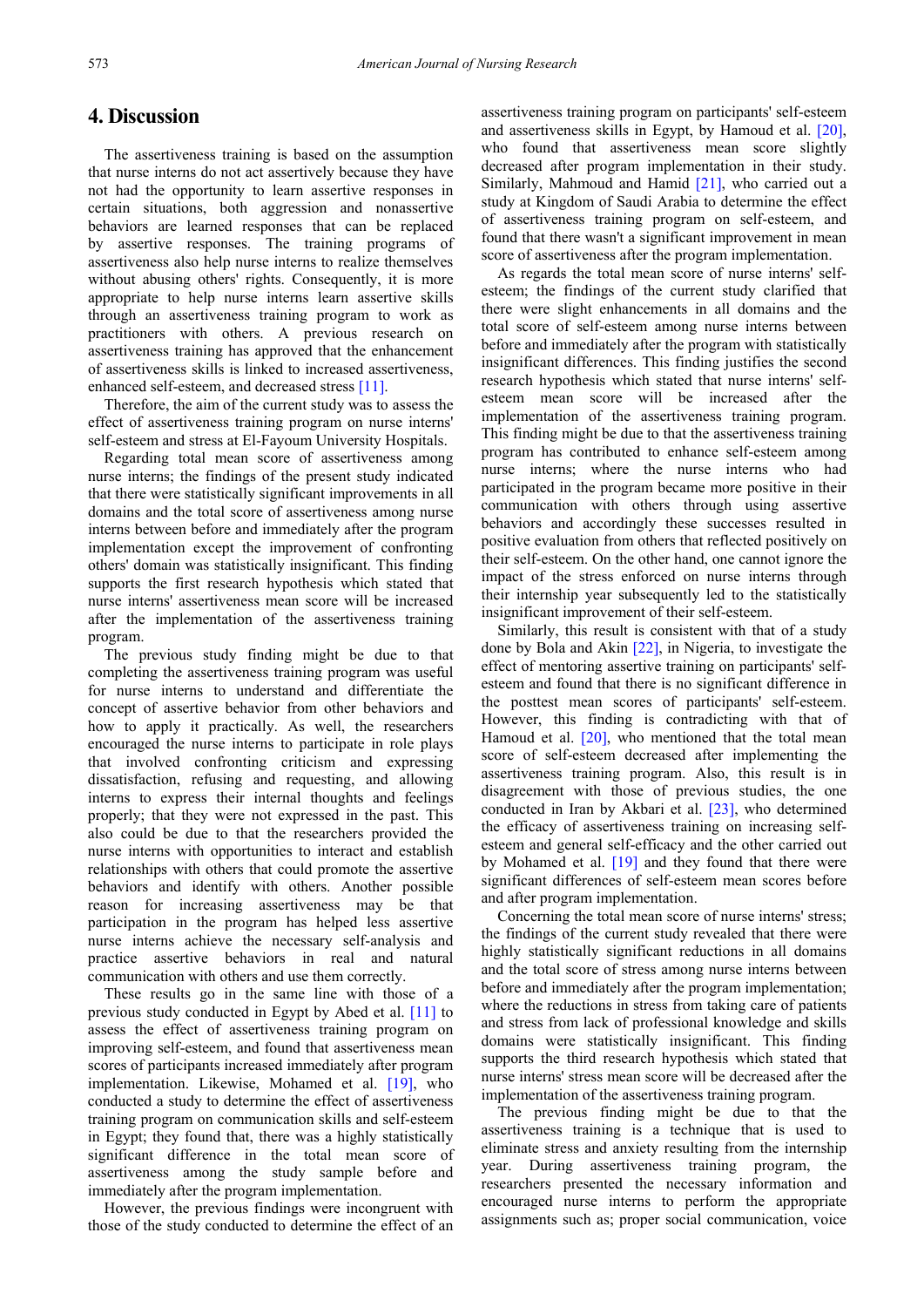tone, practice, physical activity and eyes communication, all these lead to decrease stress and combat illogical expectations. Therefore, it clearly means that assertiveness training helps interns manage and solve their problems and difficulties. On the other hand, they are still relatively novices in the clinical areas and actually this is the first time to take care of patients without a well prepared training program that makes them aware that their levels of skills does not correspond to their expectations of the role and responsibilities of professional nurses. This explains the reduction in stress from taking care of patients and stress from lack of professional knowledge and skills domains, which were statistically insignificant.

This finding is in agreement with other previous studies as the one carried out by Eslami et al. [\[24\],](#page-7-22) who determined the effectiveness of assertiveness training on the levels of stress, anxiety, and depression, in Iran, and the other done by Parray and Kumar [\[5\],](#page-7-3) who investigated the impact of assertiveness training on the level of assertiveness, self-esteem, and stress, in India, and they found that the assertiveness training program reduced stress level of participants.

As for the correlations between total scores of assertiveness, self-esteem and stress among nurse interns throughout the program phases, the findings of the current study showed that there were statistically significant positive correlations between total scores of nurse interns' assertiveness and self-esteem before and after implementing the program. On the contrary, there were statistically significant negative correlations between the total scores of nurse interns' assertiveness and self-esteem as regards their total score of stress after the program implementation.

The positive correlation between assertiveness and self-esteem of participants can be due to that the assertiveness is an essential component of self-esteem, so increasing assertiveness will lead to increased self-esteem. Furthermore, the training of assertiveness is based on understanding that any nurse intern as a human being has a fundamental value and that certain rights accompany that fact. Such a deep sense of value and actual behavioral ability to preserve it seems to motivate interns to be self-responsible and to accept themselves comfortably [\[25\].](#page-7-23) Whereas, the possible reason for negative correlations between assertiveness and self-esteem as regards stress may be attributed to that assertive interns are likely to experience a higher degree of self-esteem and psychological well-being and a lower deficit in emotion. Due to their ability to manage their situations efficiently and ability to say 'no' to undesired work during the internship year, they also are able to maintain positive mental state. If a nurse intern accepts his/her faults and recognizes his/her strengths and positive qualities at the same time, he/she will experience strong self-esteem and low stress.

The previous results agreed with those of Akbari et al. [\[23\]](#page-7-21) and Maheshwari and Gill [\[26\],](#page-7-24) who carried out their study to examine the relationship of assertive behavior and self-esteem among nurses in India and found that there was statistically significant positive correlation between total scores of participants' assertiveness and self-esteem. Likewise, Abed et al. [\[11\]](#page-7-9) study revealed that there was positive significant correlation between total assertiveness skills and total self-esteem score level. As

well, Maheshwari and Gill [\[27\],](#page-7-25) who carried out a study to examine the relationship of assertive behavior and stress among nurses, in India, mentioned that there was a statistically significant negative correlation between total scores of participants' assertiveness and stress. Moreover, in a study carried out by Moksnes et al. [\[28\]](#page-7-26) to examine the association between stress, self-esteem and depressive symptoms, in Ireland, clarified that there was a statistically significant negative correlation between total scores of participants' self-esteem and stress.

Regarding to the relations between personal characteristics of the nurse interns and their assertiveness, self-esteem and stress; the results of the present study indicated that there were no statistically significant relations between personal characteristics of the nurse interns as regards their assertiveness, self-esteem and stress. The possible explanation for this finding was that there were alternative factors that could affect nurse interns' assertiveness, self-esteem and stress such as, the psychological empowerment, family income, the participation in decision making process, and having the required skills to solve problems and manage stress.

This finding is consistent with that of Abed et al. [\[11\],](#page-7-9) who in their study found that there were no statistically significant relations between participants' gender and marital status as regards their assertiveness and selfesteem. Conversely, Moksnes et al. [\[28\]](#page-7-26) in a similar study revealed that there was a statistically significant relation between participants' age and their level of stress. Likewise, Larijani et al. [\[29\],](#page-7-27) who conducted a study, in Iran, to examine factors affecting participants' assertiveness found that there were statistically significant relations between participants' assertiveness level as regards their age and working beside studying.

# **5. Conclusion**

The assertiveness training program is effective and beneficial in enhancing nurse interns' assertiveness and self-esteem as well as reducing their stress.

# **6. Recommendations**

Based on the study findings, the following recommendations are suggeted:

- Assertiveness training program may be given to the non-assertive nurse interns at the beginning of their internship year to build their self-concept and selfesteem.
- Assertiveness and self-esteem concepts should be an integral part of the undergraduate nursing curriculum.
- Nurse interns should practice assertiveness in their real life and determine the appropriate ways of asserting themselves.
- Nurse preceptors should conduct workshops about stress management and coping strategies to nurse interns.
- Nurse preceptors should motivate nurse interns to express their opinions and personal rights to enhance their autonomy and subsequently self-esteem.